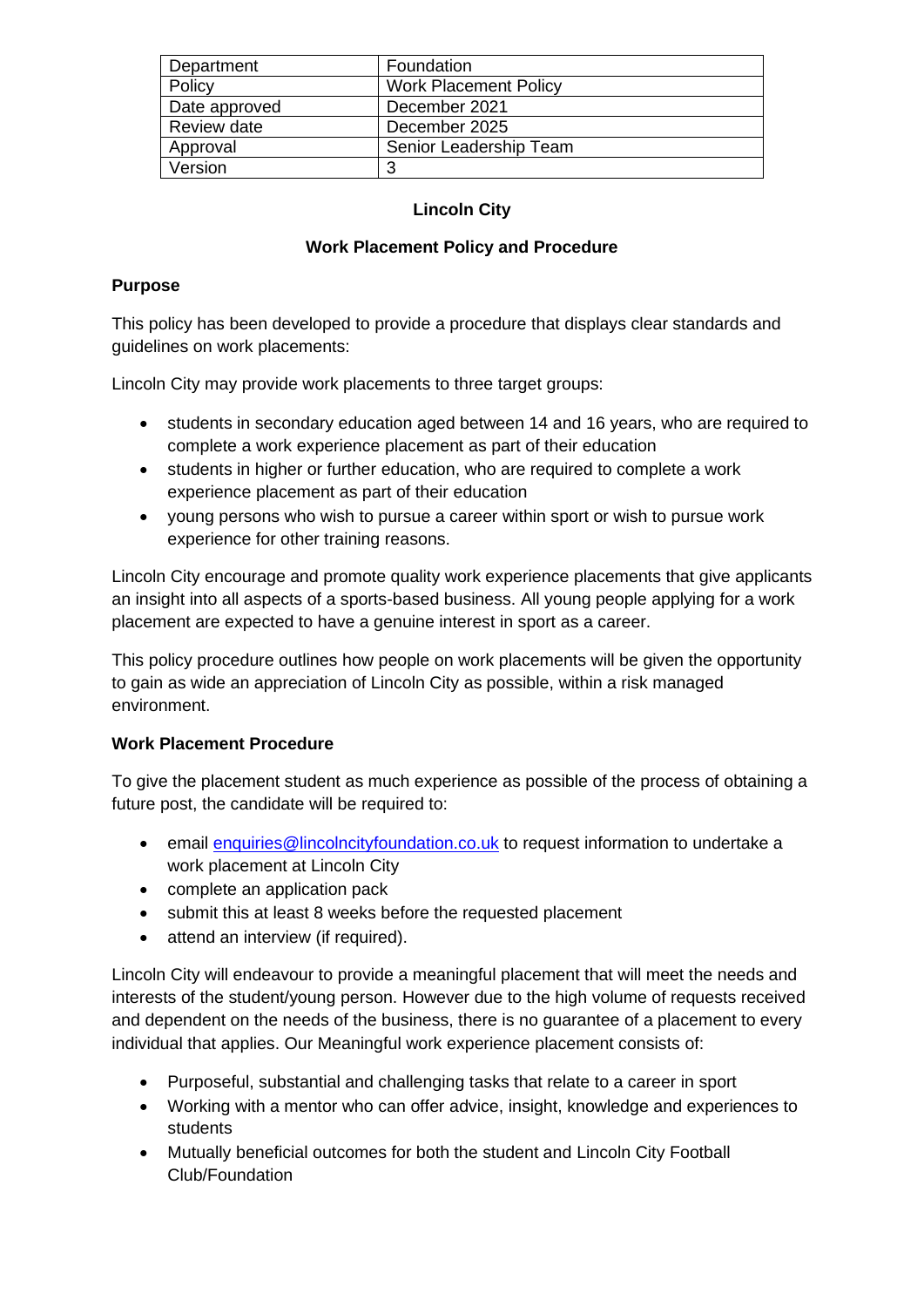| Department    | Foundation                   |
|---------------|------------------------------|
| Policy        | <b>Work Placement Policy</b> |
| Date approved | December 2021                |
| Review date   | December 2025                |
| Approval      | Senior Leadership Team       |
| Version       | 3                            |

• A clear induction that outlines roles, duties and expectations of the student.

If an application is accepted to complete a work placement with Lincoln City, the student/young person will be required to sign the work placement agreement as part of their induction. This document outlines the responsibilities and expected behaviours of both the placement student and Lincoln City. This must be completed prior to the work placement commencing.

# **Operational Criteria**

The criteria for work placements are:

- The length of time is subject to the requirements of the student and the needs of the business (placement and staff availability)
- The needs and ability of the individual and what reasonable adjustments can be implemented
- The minimum age for placements is 14 years of age or at least in year 10 in school years.

We appreciate that placement students may specify a department they wish to receive their placement hours, and this will be considered on application, but cannot be guaranteed.

All Work Placement Students must undertake an Induction on their first day of working to ensure that we comply with the required standards of a professional work placement experience. The induction must follow the agreed checklist and complete the required paperwork that forms as part of their induction. No work placement can begin without an induction and all the necessary details are completed.

Lincoln City placements may be changed, postponed or cancelled at short notice. In this event, communication to the individuals and their external work experience coordinator (where relevant) will take place as soon as possible. Every effort will be made to facilitate placement's but cannot be guaranteed.

## **Lincoln City Staff**

- **Right to Refuse –** Lincoln City staff have the right to refuse to be shadowed by a person on work placement and such a refusal will not reflect on you in anyway
- **Right to Request** Lincoln City staff have the right to request that if a placement student is assigned to them whom are of the same sex and if Under 16 do not want to travel alone with a student.

## **Responsibility**

Lincoln City Football Club/ Foundation strive to provide a high-quality work placement by:

- Ensuring compliance with all risk assessment and safeguarding legal duties
- Ensuring all applications are met with equal opportunities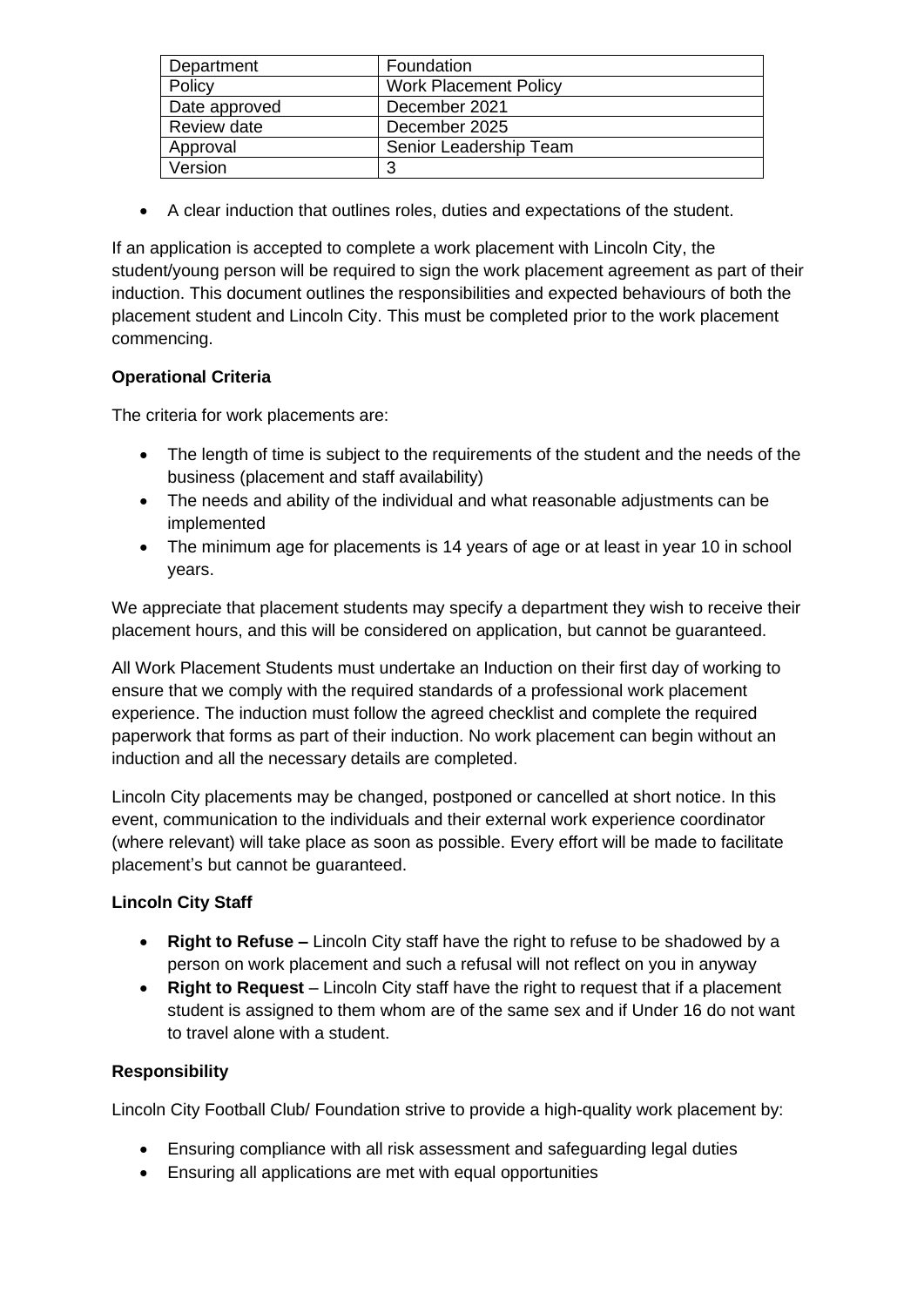| Department    | Foundation                   |
|---------------|------------------------------|
| Policy        | <b>Work Placement Policy</b> |
| Date approved | December 2021                |
| Review date   | December 2025                |
| Approval      | Senior Leadership Team       |
| Version       | 3                            |

- Ensuing all contributions are recognised without bias
- Ensuring all students are provided with a meaningful experience that reflects the day to day running's of a sports based business

Lincoln City Football Club/Foundation (as the employer) have a legal liability for the work placement. However, staff have a responsibility for the individual if assigned as part of a work placement opportunity, would be personally liable if found to:

- 1. Knowingly place the student/young person at risk when the circumstances dictate an alternative
- 2. Wilfully or negligently interfere with the provisions made for the work placement's health and safety
- 3. Consent or connive to allow unsafe acts to be committed with another staff member.

Where work commitments do not allow an allocated work placement person to work at an identified session, project, meeting or activity, staff will ensure that they are reassigned to another member of staff. If there is no alternative this must be communicated to the work placement coordinator and the individual immediately.

The individual on work placement has a responsibility to adhere to instruction and organisational policy, as set out and agreed in their induction.

## **Safeguarding**

If the person on work placement gives you cause for concern, staff must inform your manager immediately. Measures will then be taken to investigate the circumstances and provide a solution. A work placement can be cancelled at any time

Placement hours will vary to reflect those of a sports club, evening and weekend hours will be included but should not exceed 8 hours in any 24 hour period with students not exceeding 37 hours in any given week. There will be at least 12 hour breaks between each working day and 2 days rest in the 7 day week.

Mentors will record any accidents in line with our procedures and give special considerations to identified risks due to potential lack of awareness or experiences.

The Duty of care is the responsibility of the education provider to undertake any site visits or risk assessments before work experience takes place.

DBS Checks are completed for designated Lincoln City Foundation staff, of whom are expected to provide work placement support to students and young people. Lincoln City staff who do not hold a current DBS certificate will not lead on one-to-one activities with a student/young person. If occasions where this is needed, this will be risk assessed individually.